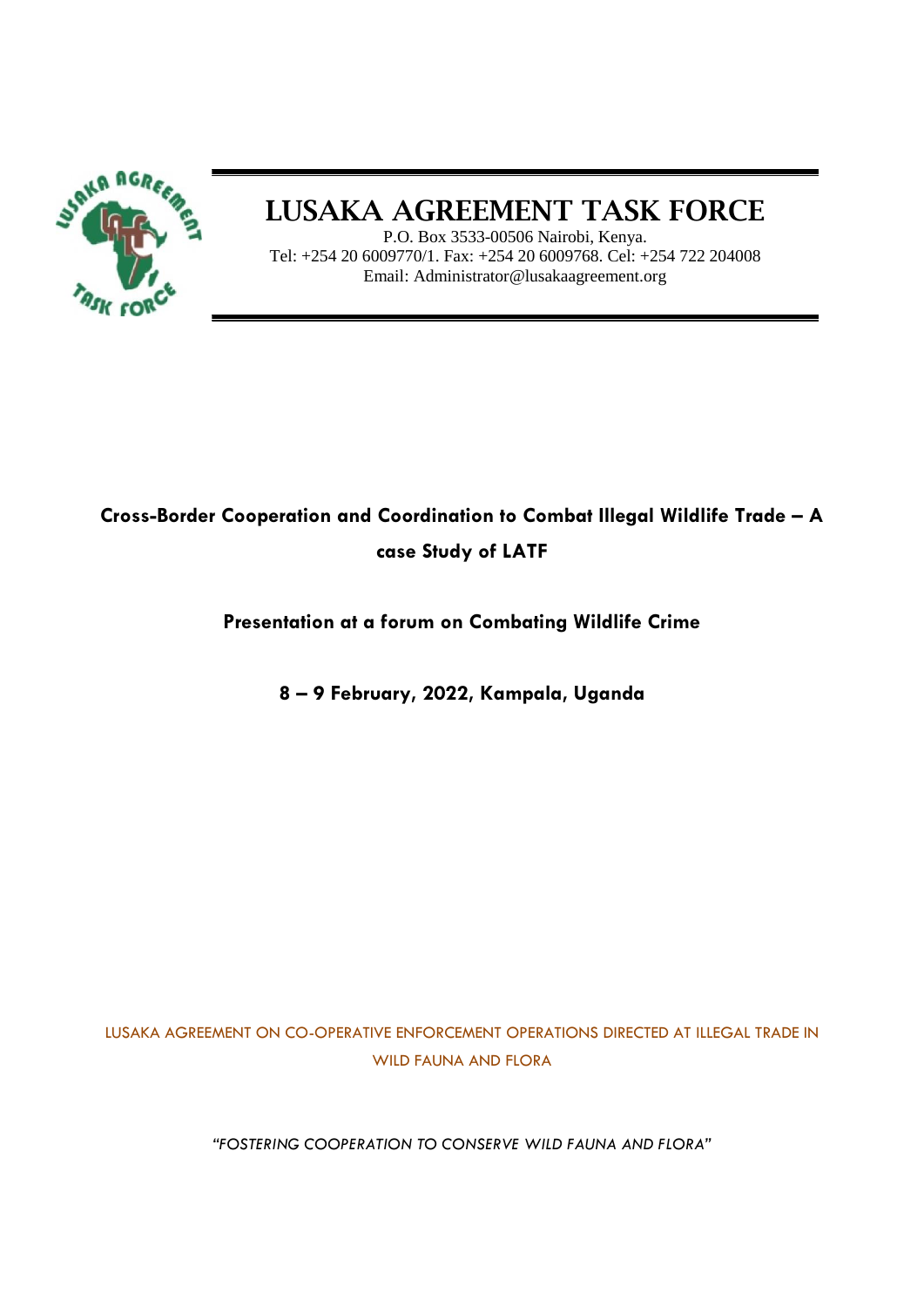

#### **1. INTRODUCTION**

Lusaka Agreement on Co-operative Enforcement Operations Directed at Illegal Trade in Wild Fauna and Flora (herein referred to as the Lusaka Agreement) is a co-operative enforcement instrument that facilitates and promotes cooperation in the fight against illegal trade in wild fauna and flora at regional level in Africa. The objective of the Agreement is to reduce and ultimately eliminate illegal trade in wild fauna and flora in Africa.

This brief highlights LATF's successes, challenges, lessons learned and experiences in combating wildlife crime in Lusaka Agreement member states and beyond.

#### **2. THE LUSAKA AGREEMENT**

Designed by African conservationists, law enforcement experts and international conservation advisors, the Lusaka Agreement was adopted by African Governments in 1994 and came into force in 1996. It is Africa's first regional intergovernmental wildlife law enforcement operational framework. It was designed to respond to increased wildlife trafficking between Africa and Asia as well as other continents, to curtail the decimation of many species of plants and animals due to illegal trade. Criminal syndicates continued to feed an increased demand in Asia and other continents for ivory, rhino horn, big cat bones, parts and derivatives of rare and endangered species such as pangolins, plants, reptiles, timber by sourcing their supply mainly from Africa.

**What it is:** A Multilateral Environmental Agreement (MEA) registered as UN Treaty that is currently a family of 10 states (Republics of Congo (Brazzaville), Kenya, Liberia, Uganda, Zambia, Kingdom of Lesotho, and the United Republic of Tanzania. Ethiopia, South Africa and Swaziland are signatories to the Agreement). The Agreement is open for accession to all African states. The accession/ratification process is similar to those applicable to other MEAs and in accordance with state policy. The treaty created a permanent intergovernmental task force for cooperative cross-border wildlife law enforcement, **the Lusaka Agreement Task Force (LATF).** Under the Agreement, each party allows this multi-national body (LATF) to investigate violations of wildlife laws, physically undertake intelligence and conduct joint wildlife-related, investigations and enforcement actions within and across its borders in collaboration with national agencies through its focal point, the National Bureau to the Agreement.

LATF, which is the operational arm and Secretariat of the Agreement, is hosted by the Republic of Kenya in Nairobi, while national focal points are dotted throughout Eastern, Central, Western and Southern Africa. National Bureaus are mainly wildlife and/or forest authorities are the Agreement's national implementing agencies that cooperate with each other and work closely with LATF, Police, Customs, Anti-Corruption and Anti-Money Laundering Units, Interpol NCBs, WCO RILOs, military and state intelligence services, prosecutors, other specialized law enforcement agencies and arms of the judiciary, as well as conservation organizations. LATF and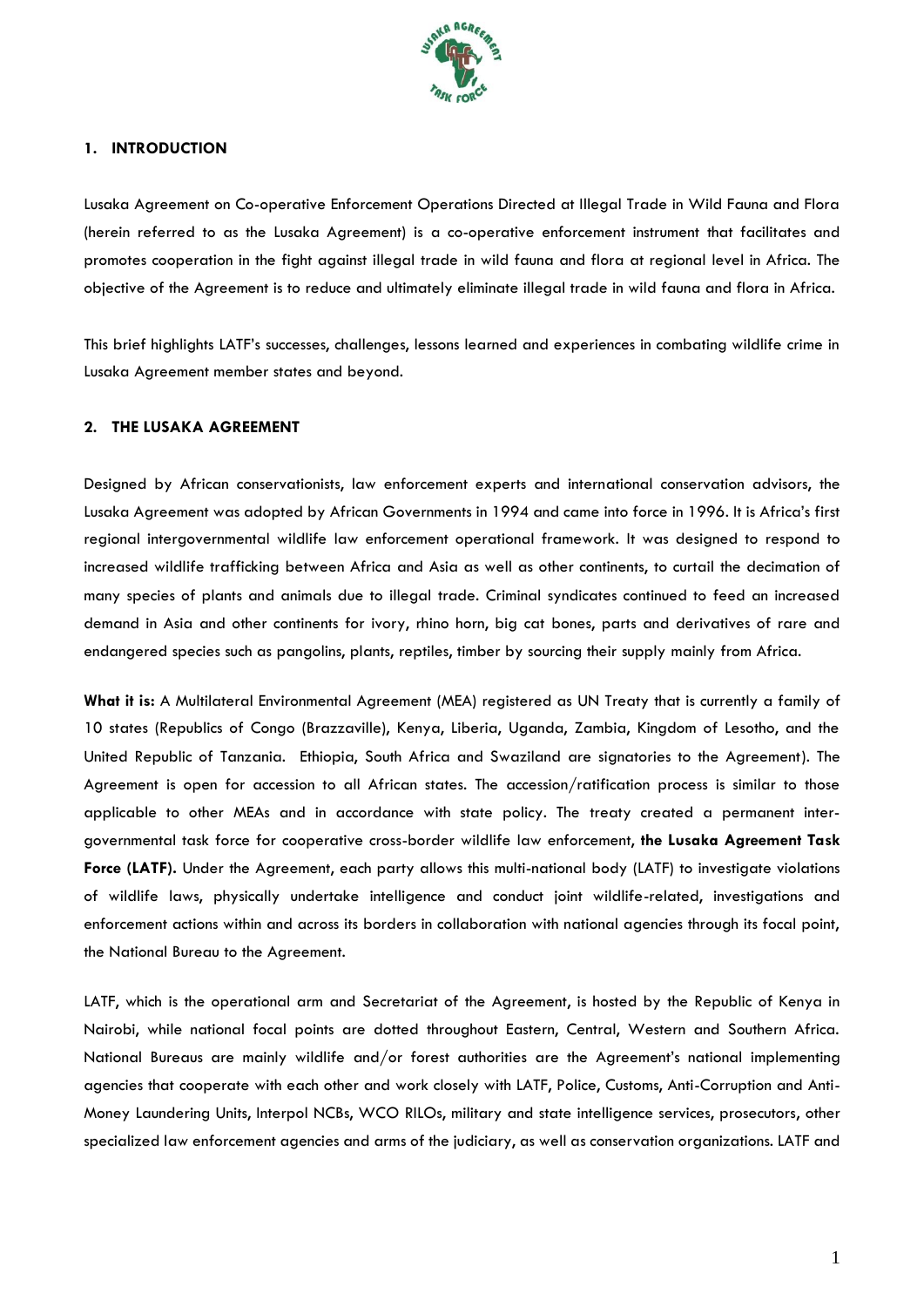

National Bureaus report on regular basis to the Governing Council, an intergovernmental ministerial policy and decision-making body of the treaty.

# **3. FUNDING THE OPERATIONS OF LATF**

- 3.1 LATF's operations are mainly funded by annual statutory contributions from the Member States. Article 4(10) of the Lusaka (Agreement) Final Act (1994) obligates member states to pay contributions to the budget of the Task Force as determined by the Governing Council.
- 3.2 The Task Force also gets support from partners and donors to facilitate specific law enforcement activities.

## 4. **EXPERIENCES AND LESSONS LEARNED FROM WORKING WITH OTHER NETWORKS**

The operations of LATF are guided by provisions of the Lusaka Final Act 1994 and the LATF Rules as well as the LATF Strategic Plan. The Strategic Plan enunciates a number of operational priority areas that include the undertaking of joint law enforcement operations with the Parties' designated law enforcement agencies also known as National Bureaus.

Since the inception of the Lusaka Agreement Task Force on 1st June 1999, a considerable number of successful programs and cross-border field operations have been undertaken in the Member States and beyond. These activities, including achievements include:

## **4.1 Law Enforcement Activities**

- 4.1.1 Gathering intelligence information on illegal trade in wild fauna and flora. These are shared with Parties through the National Bureaus or acted on by planning joint operations with the National Bureaus. The Task Force also shares its intelligence information with regional and International Law Enforcement Agencies such as INTERPOL and WCO/Regional Intelligence Liaison Offices;
- 4.1.2 Sending out alerts to other law enforcement agencies to prevent wildlife crime or illegal wildlife trade as well as carry out seizures of wildlife contraband and arrest and assist in successful prosecution of suspects;
- 4.1.3 Contributed significantly to the establishment of multiagency units and fostering collaboration among them;
- 4.1.4 Supports initiation of cross border wildlife enforcement mechanisms which have contributed to curtailing of cross border wildlife crime;
- 4.1.5 LATF efforts have resulted in arrests of over 100 wildlife crime suspects including kingpins of wildlife crime syndicates, as well as seizure of live wildlife specimens and hundreds of tonnes of wildlife contraband;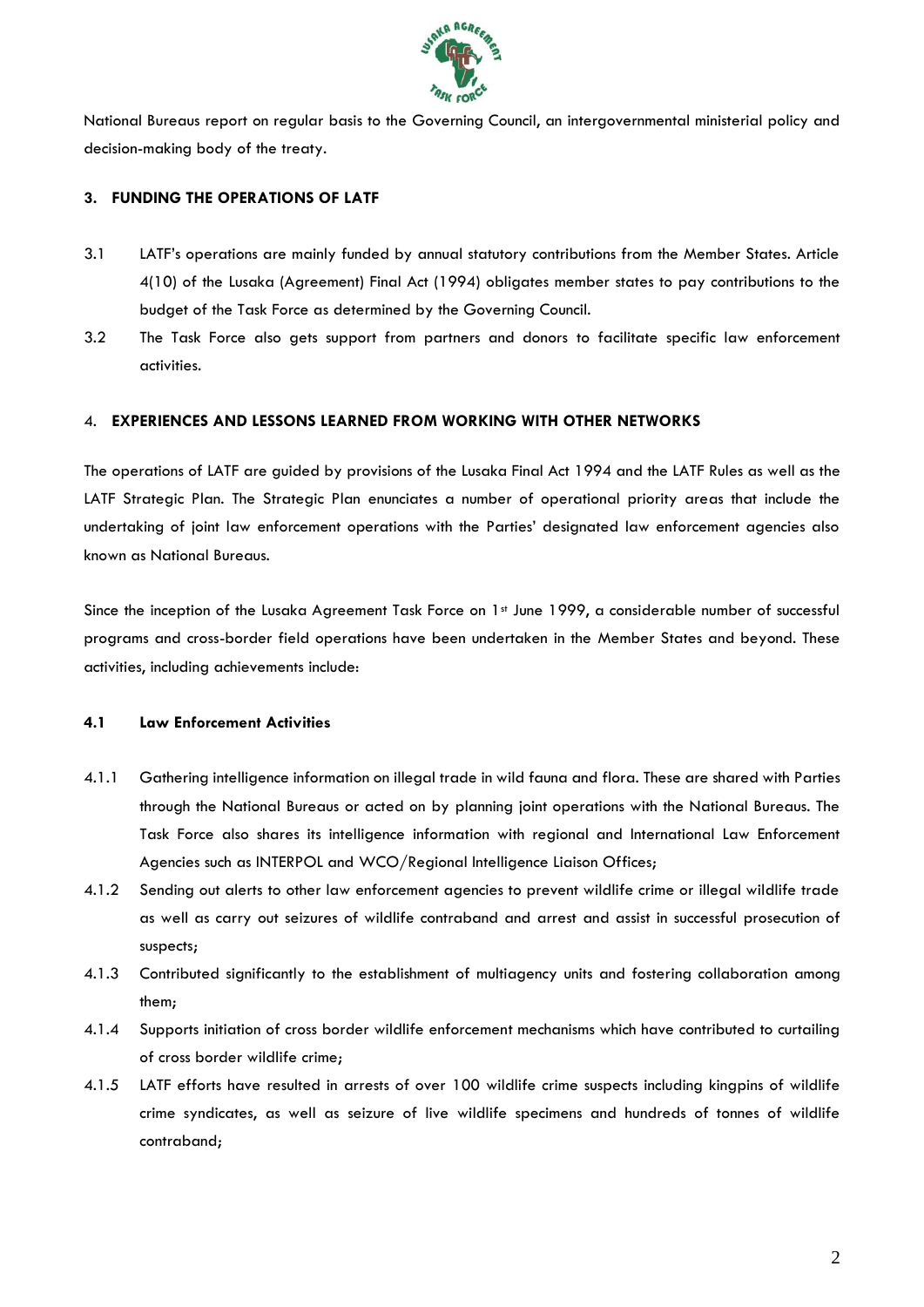

- 4.1.6 Cooperative law enforcement operations that have disrupted, disorganized and suppressed criminal syndicates regionally and globally. (e.g. Singapore 6.5 tonnes ivory seizure, Operations BABA, COSTA, GAPIN, COBRA, HOPE, WENDI and WORTHY);
- 4.1.7 LATF was awarded the CITES Secretary General's Certificates of Commendation in recognition of its significant contribution in coordinating and supporting international investigations as well as its regional collaborative efforts to take down an international criminal syndicate smuggling ivory from Africa and especially Kenya to China during the operation carried out early in 2013 and 2014;
- 4.1.8 In collaboration with the University of Washington (Seattle USA) , pioneered elephant ivory DNA profiling for law enforcement purposes in collaboration with research institutions;
- 4.1.9 Contributes to elevating the profile of wildlife crime as an important agenda among governments, its partners and stakeholders leading to increased political goodwill and strategic interventions through various initiatives aimed at addressing wildlife crime e.g. Project ADAN and OASIS under INTERPOL; the Green Customs initiative by WCO; Central African Law Enforcement Action Plan on combating illegal trade in wild fauna and flora, International Consortium on Combating wildlife Crime (ICCWC) which is constituted of CITES, WCO, INTERPOL, UNODC and the World Bank.

#### **4.2 International Investigations**

- 4.2.1 International investigations are planned and undertaken, which result in identifying and arresting of suspects. Among major international assignments carried out by LATF in collaboration with National Bureaus include investigations into seizures of assorted wildlife specimens originating in Africa.
- 4.2.2 Among key achievements in undertaking international investigations while working with partner agencies included seizures of assorted specimens and arrests of kingpins in the Singapore 6.5 tone ivory seizure in 2002. Arrest and extradition of Chinese ivory trafficking kingpin from Kenya in 2014 among others.

#### **4.3 Cross border law enforcement/wildlife security meetings**

- 4.3.1 Cross border law enforcement meetings are forums designed by LATF to bring together wildlife officers from neighbouring countries to share intelligence information and formulate strategies to combat cross border wildlife crime. LATF plays an advisory role and monitors implementation of the resolutions and recommendations arising from the meetings.
- 4.3.2 LATF has so far initiated cross border meetings between Kenya/Tanzania, Uganda/Kenya, Kenya/Ethiopia, Congo (Brazzaville)/CAR/DRC and Tanzania/Zambia.

#### **4.4 Capacity Building Programmes (for enhanced capacity and competences)**

4.4.1 LATF supports and coordinates regular training of enforcement officers from National Bureaus in criminal intelligence and investigations. So far over 1000 officers from Lusaka Agreement Parties and non-parties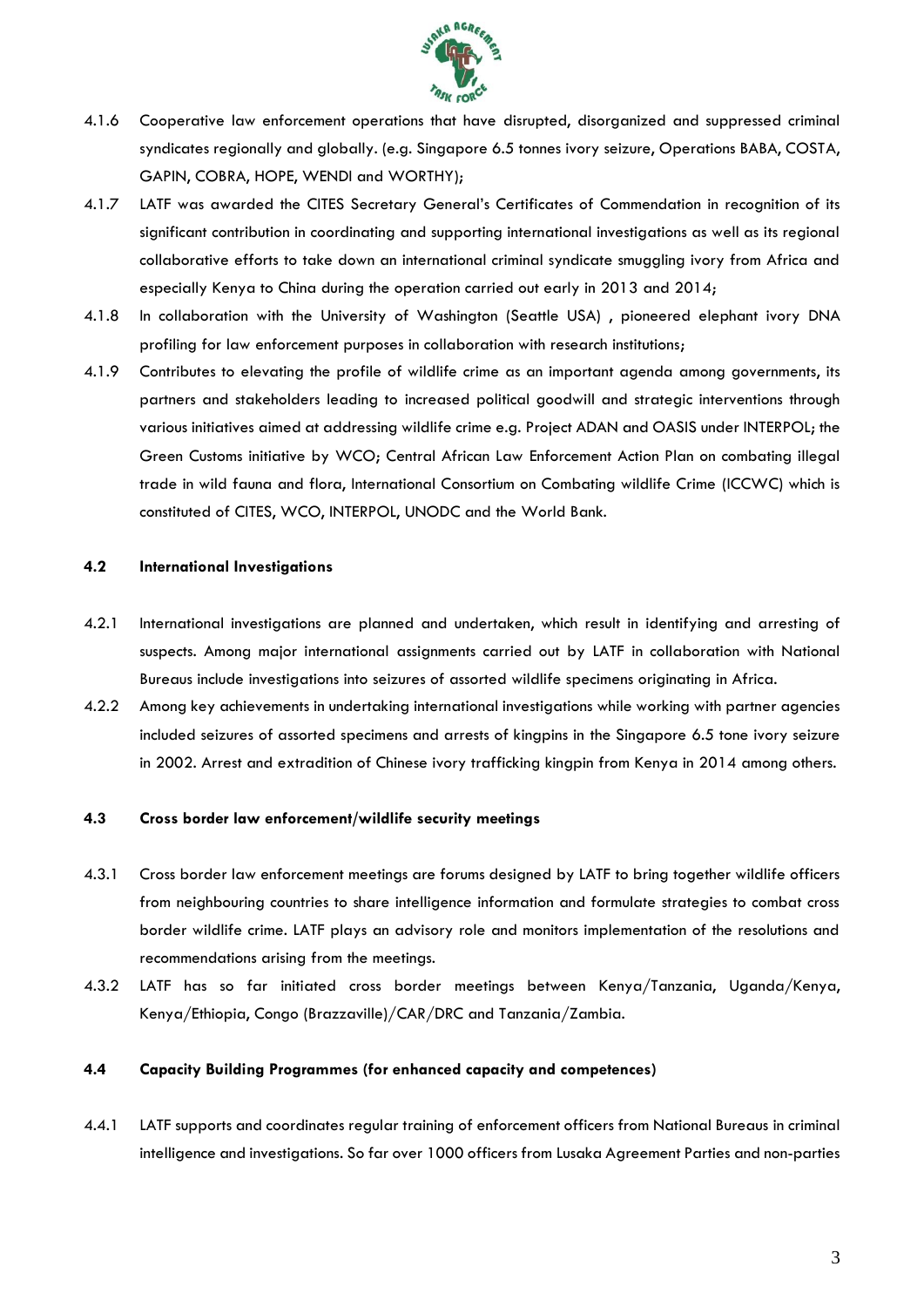

have been trained which has led to improved skills and capacities of officers in undertaking law enforcement activities.

- 4.4.2 Multi-agency Awareness Workshops these are sensitization programmes conducted by LATF for national Law enforcement officers drawn from national institutions/agencies such as Wildlife Authorities, Customs, Ports and Airport Authorities, Immigration, Plant Health & Phytosanitary Inspectors, Police, Anticorruption and Judiciary (Magistrates and Prosecutors) among others in Parties to enhance collaboration and promote synergies towards effective wildlife protection.
- 4.4.3 Since 1999, over 60 multi-agency awareness programs for national law enforcement officers have been convened with the support of LATF in Lusaka Agreement Member States. Most of the seizures made at exit points (in-country) are attributed to the enhanced collaboration among law enforcement agencies which is an outcome of such initiatives;
- 4.4.4 Contribution to the development of African elephant ivory DNA database that facilitates profiling to establish probable geographic origins of the specimens for law enforcement purposes in collaboration with the Center for Conservation Biology of the University of Washington-Seattle USA;
- 4.4.5 Contributed to the establishment of National Wildlife Crime Task Forces (Multiagency Teams) in countries such as Tanzania and Uganda.
- 4.4.6 Recently in collaboration with the Institute for Security Studies (ISS) through it's ENACT project, and the African Union Commission, LATF implemented capacity Building Programs funded by the European Union. This involved a series of capacity building activities undertaken in Southern Africa States - Livingstone, Zambia in Feb 2019; in Eastern Africa & Horn of Africa States - Addis Ababa, Ethiopia in May 2019 and in Central African States - Brazzaville, Congo in July 2019. The events were aimed at enhancing cooperation and networking among Africa's wildlife authorities to combat wildlife and forest crime in the continent and also attract other African countries to accede to the Agreement. Similar events for North & West African States to be held in Accra, Ghana have been planned for mid-2022 following the postponement in March 2020 owing to Covid-19 related logistical challenges.

The events/activities above have contributed to Knowledge transfers; Up-scaling of skills on law enforcement; Increased cooperation/collaboration among agencies and Elevation of the profile of the Lusaka Agreement.

## **4.5 Partnerships**

LATF has fostered partnerships to enhance synergy and resource mobilization. LATF currently:

- 4.5.1 Implements Memoranda of Understanding with United Nations Office on Drugs and Crime (UNODC), World Customs Organisation (WCO), the Convention on International Trade in Endangered Species of Wild Fauna and Flora (CITES) and INTERPOL among others.
- 4.5.2 Works with NGOs such as the Grace Farms Foundation (GFF) in undertaking capacity building programmes and activities mainly focusing on supporting cooperative law enforcement activities at both regional and national levels particularly to benefit Lusaka Agreement member states.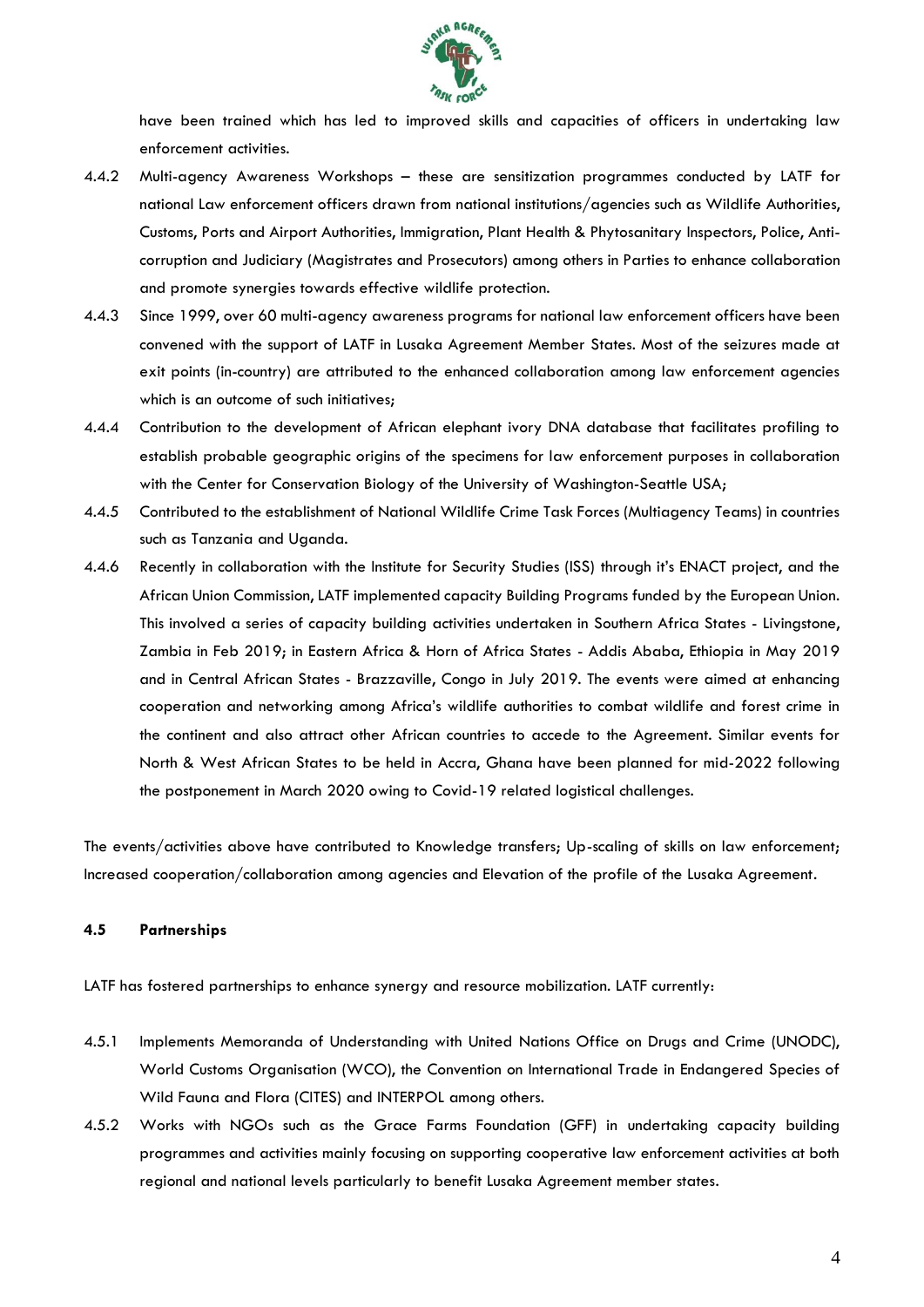

# **5. CHALLENGES AND OBSTACLES TO CROSS-BORDER COOPERATION**

- 5.1 Growing membership.
- 5.2 Financial sustainability of its operations. This is mainly due to delayed, partial or non-payment of the contributions by some member states.
- 5.3 Enforcement Operations are country driven, and therefore LATF's annual budget and programs are developed in collaboration with National Bureaus and approved by the Governing Council. LATF's administrative and operational costs are mainly met by member states' contributions. This annual financial obligation of parties while permitting full ownership of the process by member states may be the cause of the slow membership expansion of the Agreement, and its limited continental network.
- 5.4 Other challenges in enhancing cooperation and collaboration among member states include the following:
	- i. Suppressing lucrative illegal markets and demand for wild fauna and flora products;
	- ii. Increasing sophistication of wildlife crime;
	- iii. Working in an environment of weak/outdated wildlife and forestry laws in many African states;
	- iv. Effective networking and collaboration with international bodies and other stakeholders;
	- v. Corruption and fraud associated with wildlife crime;
	- vi. Information Gap; Information is most valuable when used in an appropriate way information need to fuel knowledge to generate researches, analyses to policymakers, decision makers etc (this is not the case in law enforcement);
	- vii. Support to capacity development: the value of Information databases depends on capacity development:
		- Need to equip data collectors with skills and resources to maintain consistent data quality;
		- Countries effectively sharing information/data on wildlife crime most of which have transboundary significance;
	- viii. Support for development of Data Infrastructure: Lack of infrastructure generally impedes successful information sharing.

# 6. **SOLUTIONS AND OPPORTUNITIES FOR COLLABORATION WITH WILDLIFE ENFORCEMENT NETWORKS (WEN)**

The enormous wildlife conservation challenges in the African continent need wildlife law enforcement approaches at national, sub- regional and regional level. LATF, the WENs and National Task Forces bring different and complementary counter wildlife trafficking (CWT) benefits to African states. Opportunities exist to ensure that the information gaps and ineffective collaboration are enhanced. Such opportunities include the following:

 With legal mandate enshrined in the Lusaka Final Act, LATF could serve as a coordination centre for the WENs. Facilitating continental links among sub-regional WENs. For example, if Horn of Africa-WEN wishes to cooperate with a Southern Africa-WEN, LATF as a Regional Agency could play a facilitative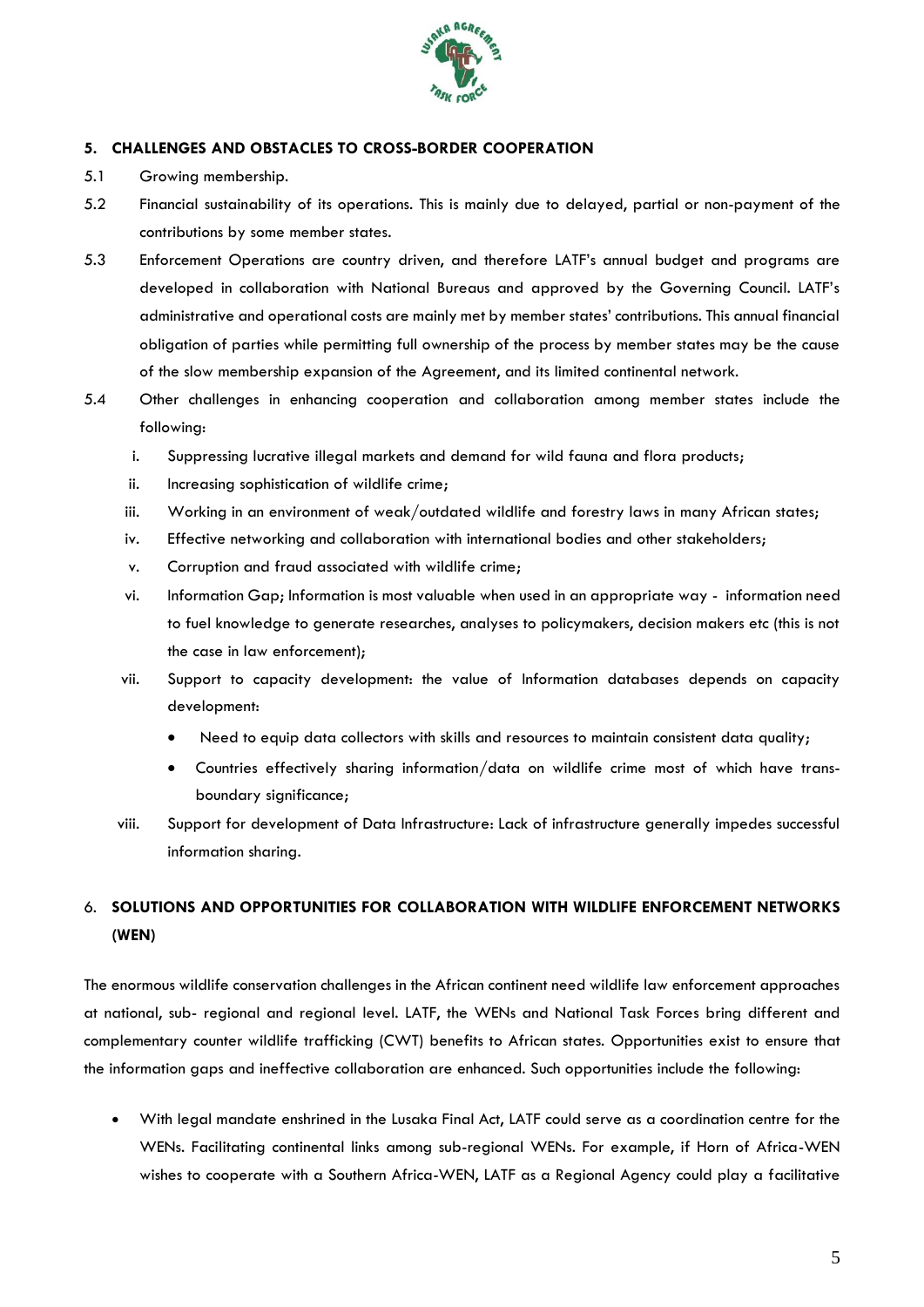

role. Similarly, LATF can facilitate and coordinate the networking among the newly created national task forces in both member states and non-member states to the Agreement;

- The need for a continental focal point for other regional WENs. Asia's WENs are already working with LATF. If they need support in developing new lines of communication or joint activities with Africa's emerging sub-regional WENs, they reach out to LATF for support and guidance.
- Training and advisory support. Africa's new WENs and Task Forces need specialized training and guidance based on decades of experience and lessons learned from national, regional and crosscontinental operations. LATF and its international partners develop and conduct tailored training programs, which are good avenues for sharing its experience and expertise on cross-border enforcement operations and fostering inter-agency collaboration.
- Technical support on capacity needs in terms of specialized equipment to facilitate enforcement units.
- Availability of a developed criminal and intelligence database. LATF continues to build its wildlife criminal and intelligence database to support enforcement actions and information sharing with countries and WENs.
- WENs and National Task Forces can provide quick accessibility to countries in the network and leverage networking benefits.
- The sub-regional WENs and National Task Forces can choose if and when to include LATF in their events (and information sharing), based on practical need. LATF can do the same with WENs and National Task Forces. LATF can sign MOUs with WENs to guide them on the modalities for sharing information and undertaking joint programs of mutual interest, as well as reciprocal participation in each others' events.
- Intercontinental cooperation: ASEAN countries have utilized ASEAN-WEN to build bridges with African countries primarily through communication with LATF. For example, ASEAN-WEN, South Asia-WEN (SAWEN) and China have organized joint trainings and operations with LATF since 2009, including up to 17 African and 12 Asian countries in Operation Cobra 1, Cobra 2, and Cobra 3 (2013- 2015), which led to successful cross-continental law enforcement actions that netted elephant ivory and rhino horn trafficking rings, among others. More recently, Southeast Asian and African law enforcement agencies have cooperated through ASEAN-WEN and LATF in an effort to jointly dismantle a cross-continental elephant ivory trafficking syndicate. These recent efforts have revealed the usual challenges in efficient use of Mutual Legal Assistance Treaties (MLATs), but ongoing hand-to-hand experience is serving as useful networking, training, and learning experience that will make each party more effective in tracking and dismantling cross-border syndicates.
- Information sharing within countries and sub-regions LATF has spearheaded implementation of the Wildlife Enforcement Monistoring System (WEMS) since 2011.
- There is need to promote the use of information sharing platforms by more countries as a user friendly secure communication system and database.